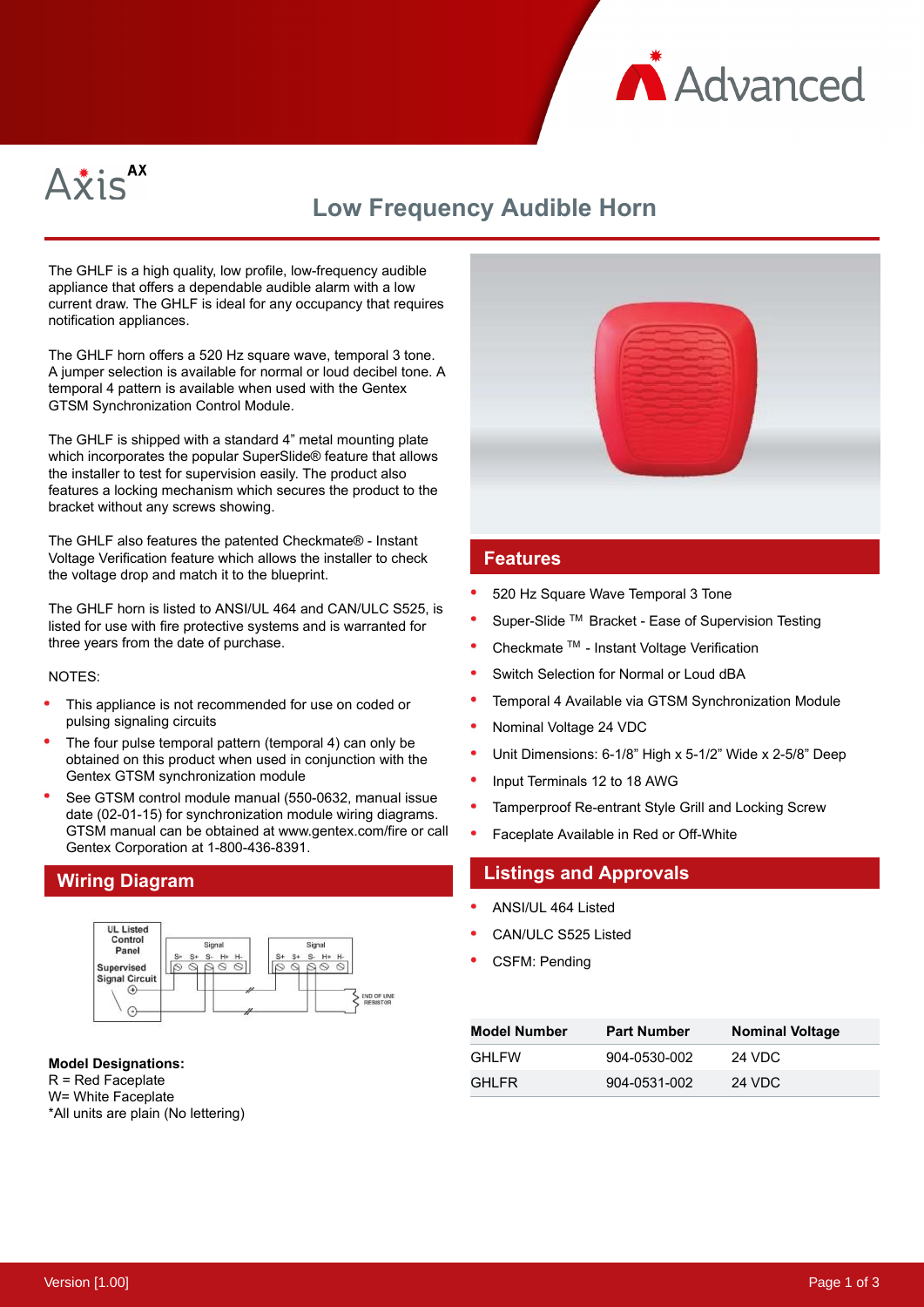|              | <b>Reverberant Room</b>                                                | <b>Horn Decibel Levels:</b>                                           | 24 VDC Nominal Horn Current Ratings<br>(mA) |                                                                                      |                                | Horn Current Ratings Over Input Voltage<br>Range of 16-33 V (mA) |                                                                               |                                                                                    |                                                                                |                                                                                            |
|--------------|------------------------------------------------------------------------|-----------------------------------------------------------------------|---------------------------------------------|--------------------------------------------------------------------------------------|--------------------------------|------------------------------------------------------------------|-------------------------------------------------------------------------------|------------------------------------------------------------------------------------|--------------------------------------------------------------------------------|--------------------------------------------------------------------------------------------|
| Horn<br>Mode | Minimum<br>SPL@10<br>ft. Per<br><b>ANSI/UL</b><br>464<br><b>Normal</b> | Minimum<br><b>SPL</b> at<br>10ft. Per<br><b>ANSI/UL</b><br>464 (Loud) | <b>24 VDC</b><br>Current<br>(Normal)        | <b>24 VDC</b><br><b>Operating Operating Operating Operating</b><br>Current<br>(Loud) | 24 VFWR<br>Current<br>(Normal) | <b>24 VFWR</b><br><b>Current</b><br>(Loud)                       | <b>Regulated</b><br><b>24 VDC</b><br>Max.<br>Operating<br>Current<br>(Normal) | <b>Regulated</b><br><b>24 VDC</b><br>Max.<br>Operating<br><b>Current</b><br>(Loud) | <b>Regulated</b><br>24 VFWR<br>Max.<br>Operating<br><b>Current</b><br>(Normal) | <b>Regulated</b><br><b>24 VFWR</b><br>Max.<br><b>Operating</b><br><b>Current</b><br>(Loud) |
| 3 520 Hz     | <b>Temporal 77.8 dBA</b>                                               | 79.8 dBA                                                              | 72.1 mA                                     | 120.1 mA                                                                             | 104.6 mA                       | 158.4 mA                                                         | 99.4 mA                                                                       | 155.8 mA                                                                           | 152.1 mA                                                                       | 213.5 mA                                                                                   |
| 4 520 HZ     | <b>Temporal 81.5 dBA</b>                                               | 83.4 dBA                                                              | 75.9 mA                                     | 116.0 mA                                                                             | 108.1 mA                       | 182.0 mA                                                         | $101.1 \text{ mA}$                                                            | 157.2 mA                                                                           | 163.1 mA                                                                       | 235.2 mA                                                                                   |

\* Temporal 4 520 Hz measured per ANSI/UL 2075

NOTES:

- Operating temperature: 32° to 120°F (0° to 49°C). The GHLF is not listed for outdoor use.
- For nominal and peak current across ANSI/UL regulated voltage range for filtered DC power and unfiltered (FWR [Full Wave  $\bullet$ Rectified]) power, see installation manual.
- $\bullet$ The sound output for the temporal 3 tone is rated lower since the time the horn is off is averaged into the sound output rating. 1 RMS current ratings are per ANSI/UL average RMS method. ANSI/UL max current rating is the maximum RMS current within the listed voltage range (16-33VDC for 24VDC units). For unfiltered FWR ratings, see installation manual.







It is often necessary to confirm the voltage drop along a line of devices. The access holes are provided in the back of the terminal block to allow the voltage to be measured directly without removing the device. Typically this would be done at the end of the line to confirm design criteria. Most measurements will be taken using the S+ and S- locations although access is provided to other locations. NOTICE: CARE SHOULD BE TAKEN NOT TO SHORT THE TEST PROBES.

#### **Gentex Super-Slide® Mounting Bracket:**

Allows the installer to pre-wire the system, test for system supervision, remove the signal head until occupancy, switch out Gentex signals without changing mounting brackets and has locking edge connector for snap-in-place installation.